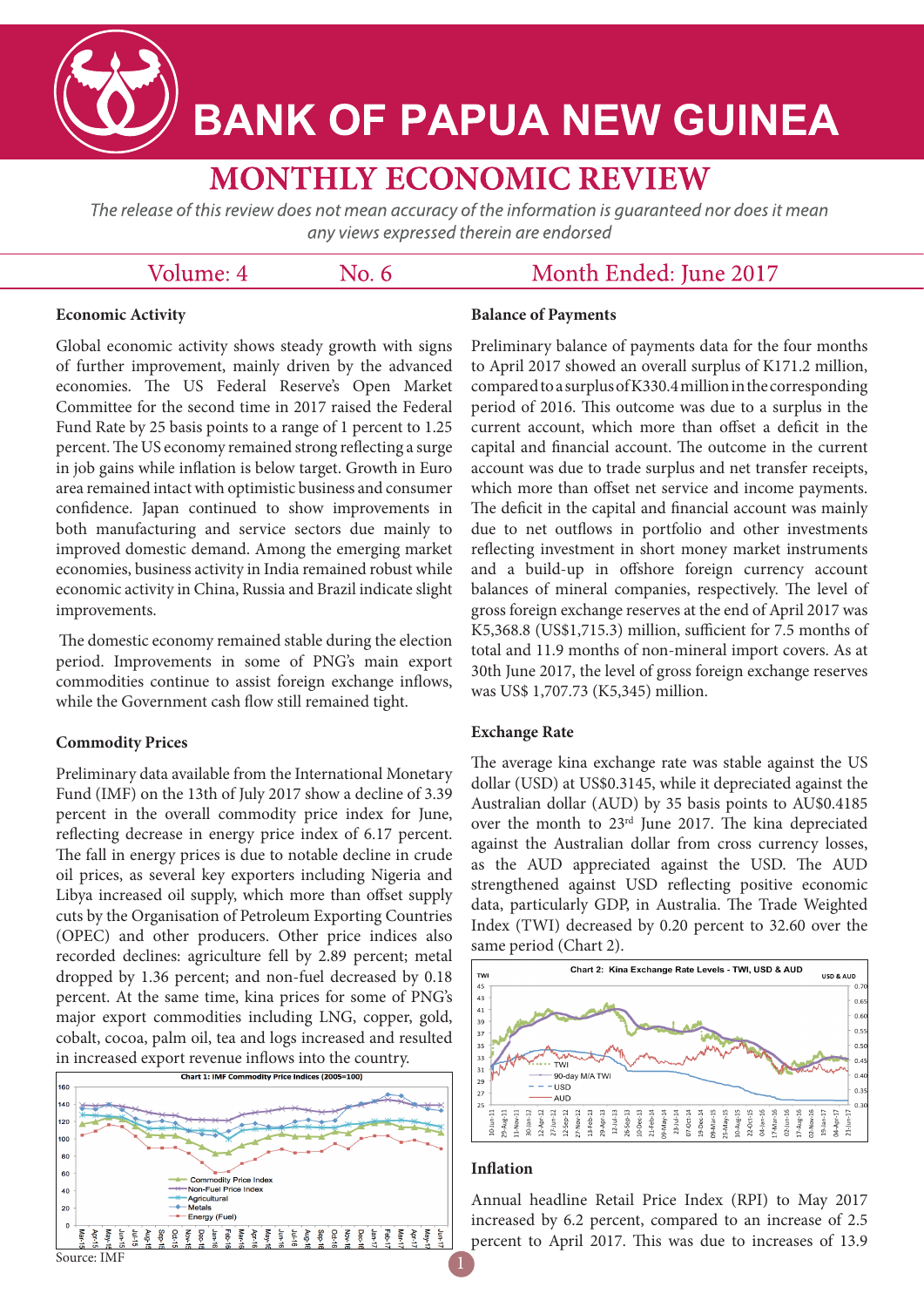percent in the 'motor vehicle operation (petrol only)' subgroup, followed by increases in the 'Food' expenditure group of 8.4 percent, 'Drinks, Tobacco and Betelnut' expenditure group of 3.5 percent and 'Rents, council charges fuel/power' expenditure group of 2.4 percent. The annual RPI ex-seasonal and ex-seasonal and fuel underlying measures both increased by 3.3 percent and 2.8 percent, respectively, to May 2017. Quarterly headline RPI increased by 2.8 percent in May 2017, compared to a decrease of 0.3 percent over the three months to February 2017. Monthly headline RPI for May 2017 increased by 1.7 percent, compared to a decline of 2.4 percent in the previous month.



#### **Fiscal Operations**

The Government's preliminary fiscal outcome for the first five months to May 2017, was a surplus of K67.7 million, with total revenue of K3,499.3 million and total expenditure of K3,431.6 million. The surplus reflects a decline in expenditure by 36.2 percent, compared to the corresponding period of 2016. The Government cash-flow continues to remain tight during the period under review and therefore, the Government prioritised among other expenditures, the funding of the 2017 National Elections.

#### **Domestic Interest Rates & Monetary Aggregates**

Over the month ending 23rd June 2017, the Central Bank Bill (CBB) rates for 28-day and 63-day terms increased from 1.22 percent to 1.27 percent and 2.33 percent to 2.35 percent, respectively. There were no issuances for the other terms. At the Treasury bill auction, the 182-day, 273-day and 364-day rates increased to 4.74 percent, 6.67 percent and 7.93 percent, from 4.72 percent, 6.64 percent and 7.88 percent, respectively. The 91-day rate decreased to 2.50 percent from 2.55 percent. During the same period, the weighted average interest rates on wholesale deposits above

K500,000 generally increased. The weighted average rate for the 30-day, 60-day, 90-day and 180-day terms increased to 0.23 percent, 0.27 percent, 0.85 percent and 1.66 percent, from 0.05 percent, 0.16 percent, 0.43 percent and 0.85 percent, respectively (Chart 4).



Broad money supply increased by 12.0 percent over the year to May 2017, compared to an increase of 3.9 percent in the corresponding period of 2016. This was due to increases in net claims on the Government, and credit to public nonfinancial corporations and private sector. Monetary base increased by 13.7 percent in May 2017, compared to an increase of 8.3 percent in the corresponding period of 2016. This was mainly due to significant retirement of CBBs by the Bank of PNG in December 2016, and weekly retirement of Treasury bills by banks in 2017, resulting in increased deposits of the commercial banks at the Bank of PNG.

Commercial bank lending to public non-financial corporations, other financial corporations and other resident sectors decreased by K361.3 million to K12,485.2 million between December 2016 and week-ending 23rd June 2017. Over the year to  $23<sup>rd</sup>$  June 2017, the weekly average lending by commercial banks increased by 8.9 percent to K12,546.5 million. This mainly reflected advances to the retail, agriculture, finance, manufacturing, petroleum, mining, construction, fisheries, State Owned Enterprises (SOEs), transport and services sectors. The commercial bank deposits decreased by K83.1 million to K21,419.2 million between December 2016 and week-ending 23rd June 2017, reflecting withdrawals mainly by the manufacturing, petroleum, finance, retail, mining, agriculture and services sectors. Over the year to 23<sup>rd</sup> June 2017, the weekly average deposits increased by 8.8 percent to K21,705.6 million.

#### **Monetary Policy**

The Bank maintained its policy signalling rate, Kina Facility Rate (KFR) at 6.25 percent for the month of June 2017.